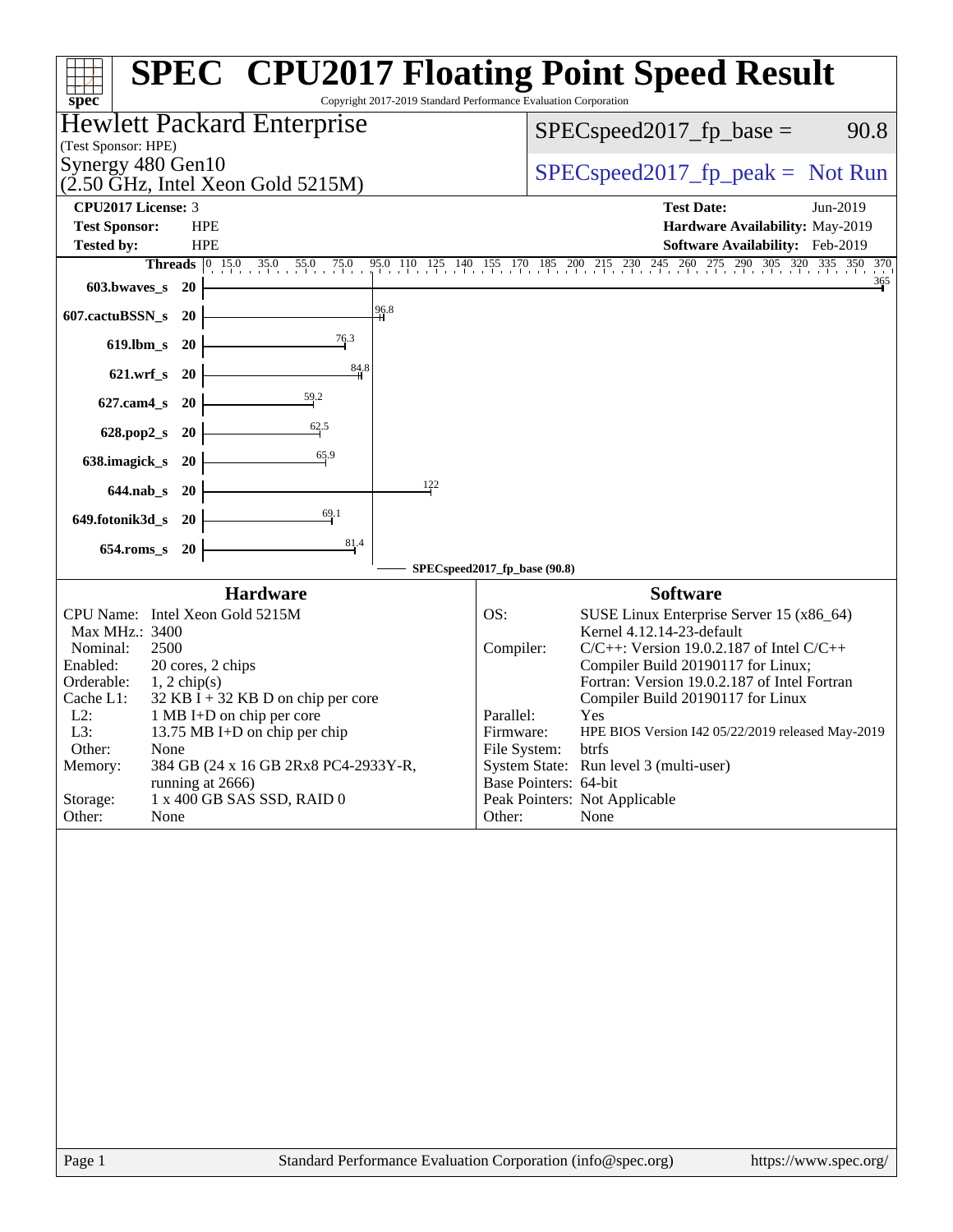# **[SPEC CPU2017 Floating Point Speed Result](http://www.spec.org/auto/cpu2017/Docs/result-fields.html#SPECCPU2017FloatingPointSpeedResult)**

Copyright 2017-2019 Standard Performance Evaluation Corporation

## Hewlett Packard Enterprise

(Test Sponsor: HPE)

**[spec](http://www.spec.org/)**

(2.50 GHz, Intel Xeon Gold 5215M)

 $SPEC speed2017_fp\_base = 90.8$ 

## Synergy 480 Gen10  $S^{per}$  [SPECspeed2017\\_fp\\_peak =](http://www.spec.org/auto/cpu2017/Docs/result-fields.html#SPECspeed2017fppeak) Not Run

**[CPU2017 License:](http://www.spec.org/auto/cpu2017/Docs/result-fields.html#CPU2017License)** 3 **[Test Date:](http://www.spec.org/auto/cpu2017/Docs/result-fields.html#TestDate)** Jun-2019

**[Test Sponsor:](http://www.spec.org/auto/cpu2017/Docs/result-fields.html#TestSponsor)** HPE **[Hardware Availability:](http://www.spec.org/auto/cpu2017/Docs/result-fields.html#HardwareAvailability)** May-2019 **[Tested by:](http://www.spec.org/auto/cpu2017/Docs/result-fields.html#Testedby)** HPE **[Software Availability:](http://www.spec.org/auto/cpu2017/Docs/result-fields.html#SoftwareAvailability)** Feb-2019

#### **[Results Table](http://www.spec.org/auto/cpu2017/Docs/result-fields.html#ResultsTable)**

|                                    | <b>Base</b>                |                |         |                |       |                | <b>Peak</b> |                |                |              |                |              |                |              |
|------------------------------------|----------------------------|----------------|---------|----------------|-------|----------------|-------------|----------------|----------------|--------------|----------------|--------------|----------------|--------------|
| <b>Benchmark</b>                   | <b>Threads</b>             | <b>Seconds</b> | Ratio   | <b>Seconds</b> | Ratio | <b>Seconds</b> | Ratio       | <b>Threads</b> | <b>Seconds</b> | <b>Ratio</b> | <b>Seconds</b> | <b>Ratio</b> | <b>Seconds</b> | <b>Ratio</b> |
| $603.bwaves$ s                     | 20                         | 162            | 365     | 162            | 364   | 162            | 365         |                |                |              |                |              |                |              |
| 607.cactuBSSN s                    | 20                         | 176            | 94.7    | 172            | 96.8  | 172            | 97.0        |                |                |              |                |              |                |              |
| $619.$ lbm_s                       | 20                         | 68.6           | 76.4    | 68.9           | 76.0  | 68.6           | 76.3        |                |                |              |                |              |                |              |
| $621$ wrf s                        | 20                         | 156            | 84.8    | 156            | 85.0  | 158            | 83.5        |                |                |              |                |              |                |              |
| $627$ .cam $4$ <sub>s</sub>        | 20                         | 150            | 59.2    | 150            | 59.3  | 150            | 59.1        |                |                |              |                |              |                |              |
| $628.pop2_s$                       | 20                         | <u> 190</u>    | 62.5    | 190            | 62.5  | 189            | 62.8        |                |                |              |                |              |                |              |
| $638$ .imagick $s$                 | 20                         | 219            | 65.9    | 219            | 65.8  | 219            | 65.9        |                |                |              |                |              |                |              |
| $644$ .nab s                       | 20                         | 143            | 122     | 143            | 122   | 143            | 122         |                |                |              |                |              |                |              |
| 649.fotonik3d s                    | 20                         | 132            | 69.2    | 133            | 68.8  | 132            | 69.1        |                |                |              |                |              |                |              |
| $654$ .roms s                      | 20                         | <u> 193</u>    | 81.4    | 193            | 81.5  | 194            | 81.1        |                |                |              |                |              |                |              |
| $SPEC speed2017$ fp base =<br>90.8 |                            |                |         |                |       |                |             |                |                |              |                |              |                |              |
|                                    | $SPFCeped2017$ fo $posh -$ |                | Not Run |                |       |                |             |                |                |              |                |              |                |              |

**EUspeed2017\_ip\_peak =** 

Results appear in the [order in which they were run.](http://www.spec.org/auto/cpu2017/Docs/result-fields.html#RunOrder) Bold underlined text [indicates a median measurement](http://www.spec.org/auto/cpu2017/Docs/result-fields.html#Median).

#### **[Operating System Notes](http://www.spec.org/auto/cpu2017/Docs/result-fields.html#OperatingSystemNotes)**

 Stack size set to unlimited using "ulimit -s unlimited" Transparent Huge Pages enabled by default Prior to runcpu invocation Filesystem page cache synced and cleared with: sync; echo 3 > /proc/sys/vm/drop\_caches

#### **[General Notes](http://www.spec.org/auto/cpu2017/Docs/result-fields.html#GeneralNotes)**

Environment variables set by runcpu before the start of the run: KMP\_AFFINITY = "granularity=core,compact" LD\_LIBRARY\_PATH = "/home/cpu2017\_u2/lib/ia32:/home/cpu2017\_u2/lib/intel64" OMP\_STACKSIZE = "192M"

 Binaries compiled on a system with 1x Intel Core i9-7900X CPU + 32GB RAM memory using Redhat Enterprise Linux 7.5 NA: The test sponsor attests, as of date of publication, that CVE-2017-5754 (Meltdown) is mitigated in the system as tested and documented. Yes: The test sponsor attests, as of date of publication, that CVE-2017-5753 (Spectre variant 1) is mitigated in the system as tested and documented. Yes: The test sponsor attests, as of date of publication, that CVE-2017-5715 (Spectre variant 2) is mitigated in the system as tested and documented.

### **[Platform Notes](http://www.spec.org/auto/cpu2017/Docs/result-fields.html#PlatformNotes)**

BIOS Configuration: Hyper-Threading set to Disabled Thermal Configuration set to Maximum Cooling

**(Continued on next page)**

Page 2 Standard Performance Evaluation Corporation [\(info@spec.org\)](mailto:info@spec.org) <https://www.spec.org/>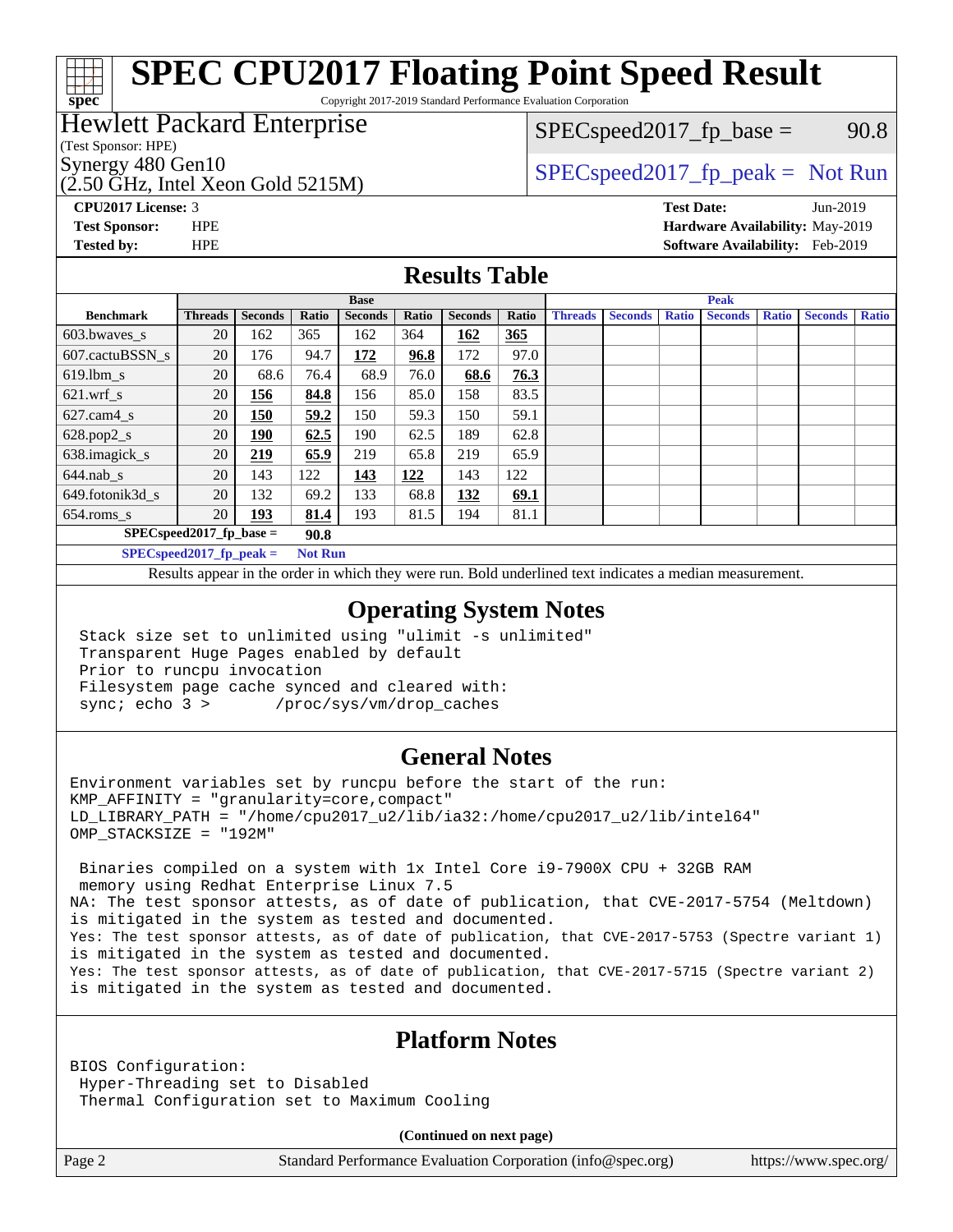## **[SPEC CPU2017 Floating Point Speed Result](http://www.spec.org/auto/cpu2017/Docs/result-fields.html#SPECCPU2017FloatingPointSpeedResult)**

Copyright 2017-2019 Standard Performance Evaluation Corporation

### Hewlett Packard Enterprise

 $SPEC speed2017<sub>fp</sub> base = 90.8$ 

## (Test Sponsor: HPE)

**[spec](http://www.spec.org/)**

(2.50 GHz, Intel Xeon Gold 5215M)

Synergy 480 Gen10  $S^{perg}$  [SPECspeed2017\\_fp\\_peak =](http://www.spec.org/auto/cpu2017/Docs/result-fields.html#SPECspeed2017fppeak) Not Run

**[CPU2017 License:](http://www.spec.org/auto/cpu2017/Docs/result-fields.html#CPU2017License)** 3 **[Test Date:](http://www.spec.org/auto/cpu2017/Docs/result-fields.html#TestDate)** Jun-2019 **[Test Sponsor:](http://www.spec.org/auto/cpu2017/Docs/result-fields.html#TestSponsor)** HPE **[Hardware Availability:](http://www.spec.org/auto/cpu2017/Docs/result-fields.html#HardwareAvailability)** May-2019 **[Tested by:](http://www.spec.org/auto/cpu2017/Docs/result-fields.html#Testedby)** HPE **[Software Availability:](http://www.spec.org/auto/cpu2017/Docs/result-fields.html#SoftwareAvailability)** Feb-2019

#### **[Platform Notes \(Continued\)](http://www.spec.org/auto/cpu2017/Docs/result-fields.html#PlatformNotes)**

Page 3 Standard Performance Evaluation Corporation [\(info@spec.org\)](mailto:info@spec.org) <https://www.spec.org/> Memory Patrol Scrubbing set to Disabled LLC Prefetch set to Enabled LLC Dead Line Allocation set to Disabled Enhanced Processor Performance set to Enabled Workload Profile set to General Peak Frequency Compute Energy/Performance Bias set to Balanced Power Workload Profile set to Custom Numa Group Size Optimization set to Flat Intel UPI Link Power Management set to Enabled Sysinfo program /home/cpu2017\_u2/bin/sysinfo Rev: r5974 of 2018-05-19 9bcde8f2999c33d61f64985e45859ea9 running on sy480g10-2 Wed Jun 26 17:58:40 2019 SUT (System Under Test) info as seen by some common utilities. For more information on this section, see <https://www.spec.org/cpu2017/Docs/config.html#sysinfo> From /proc/cpuinfo model name : Intel(R) Xeon(R) Gold 5215M CPU @ 2.50GHz 2 "physical id"s (chips) 20 "processors" cores, siblings (Caution: counting these is hw and system dependent. The following excerpts from /proc/cpuinfo might not be reliable. Use with caution.) cpu cores : 10 siblings : 10 physical 0: cores 0 1 2 3 4 8 9 10 11 12 physical 1: cores 0 1 2 3 4 8 9 10 11 12 From lscpu: Architecture: x86\_64 CPU op-mode(s): 32-bit, 64-bit Byte Order: Little Endian  $CPU(s):$  20 On-line CPU(s) list: 0-19 Thread(s) per core: 1 Core(s) per socket: 10 Socket(s): 2 NUMA node(s): 2 Vendor ID: GenuineIntel CPU family: 6 Model: 85 Model name: Intel(R) Xeon(R) Gold 5215M CPU @ 2.50GHz Stepping: 6 CPU MHz: 2500.000 BogoMIPS: 5000.00 Virtualization: VT-x L1d cache: 32K **(Continued on next page)**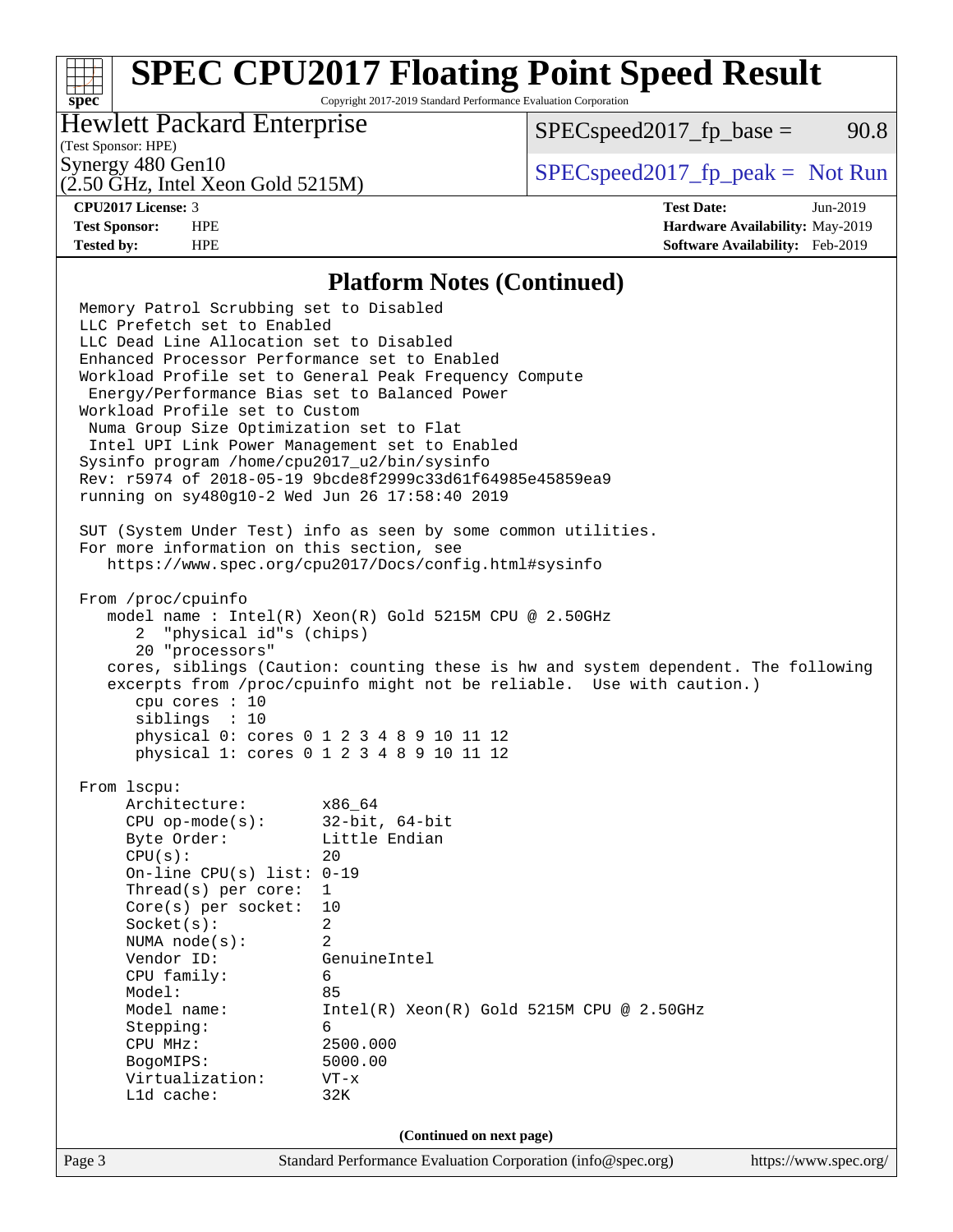#### **[spec](http://www.spec.org/) [SPEC CPU2017 Floating Point Speed Result](http://www.spec.org/auto/cpu2017/Docs/result-fields.html#SPECCPU2017FloatingPointSpeedResult)** Copyright 2017-2019 Standard Performance Evaluation Corporation (Test Sponsor: HPE) Hewlett Packard Enterprise (2.50 GHz, Intel Xeon Gold 5215M) Synergy 480 Gen10  $S^{perg}$  [SPECspeed2017\\_fp\\_peak =](http://www.spec.org/auto/cpu2017/Docs/result-fields.html#SPECspeed2017fppeak) Not Run  $SPEC speed2017<sub>fp</sub> base = 90.8$ **[CPU2017 License:](http://www.spec.org/auto/cpu2017/Docs/result-fields.html#CPU2017License)** 3 **[Test Date:](http://www.spec.org/auto/cpu2017/Docs/result-fields.html#TestDate)** Jun-2019 **[Test Sponsor:](http://www.spec.org/auto/cpu2017/Docs/result-fields.html#TestSponsor)** HPE **[Hardware Availability:](http://www.spec.org/auto/cpu2017/Docs/result-fields.html#HardwareAvailability)** May-2019 **[Tested by:](http://www.spec.org/auto/cpu2017/Docs/result-fields.html#Testedby)** HPE **[Software Availability:](http://www.spec.org/auto/cpu2017/Docs/result-fields.html#SoftwareAvailability)** Feb-2019 **[Platform Notes \(Continued\)](http://www.spec.org/auto/cpu2017/Docs/result-fields.html#PlatformNotes)** L1i cache: 32K L2 cache: 1024K L3 cache: 14080K NUMA node0 CPU(s): 0-9 NUMA node1 CPU(s): 10-19 Flags: fpu vme de pse tsc msr pae mce cx8 apic sep mtrr pge mca cmov pat pse36 clflush dts acpi mmx fxsr sse sse2 ss ht tm pbe syscall nx pdpe1gb rdtscp lm constant\_tsc art arch\_perfmon pebs bts rep\_good nopl xtopology nonstop\_tsc cpuid aperfmperf tsc\_known\_freq pni pclmulqdq dtes64 monitor ds\_cpl vmx smx est tm2 ssse3 sdbg fma cx16 xtpr pdcm pcid dca sse4\_1 sse4\_2 x2apic movbe popcnt tsc\_deadline\_timer aes xsave avx f16c rdrand lahf\_lm abm 3dnowprefetch cpuid\_fault epb cat\_l3 cdp\_l3 invpcid\_single intel\_ppin mba tpr\_shadow vnmi flexpriority ept vpid fsgsbase tsc\_adjust bmi1 hle avx2 smep bmi2 erms invpcid rtm cqm mpx rdt\_a avx512f avx512dq rdseed adx smap clflushopt clwb intel\_pt avx512cd avx512bw avx512vl xsaveopt xsavec xgetbv1 xsaves cqm\_llc cqm\_occup\_llc cqm\_mbm\_total cqm\_mbm\_local ibpb ibrs stibp dtherm ida arat pln pts pku ospke avx512\_vnni arch\_capabilities ssbd /proc/cpuinfo cache data cache size : 14080 KB From numactl --hardware WARNING: a numactl 'node' might or might not correspond to a physical chip. available: 2 nodes (0-1) node 0 cpus: 0 1 2 3 4 5 6 7 8 9 node 0 size: 193048 MB node 0 free: 192573 MB node 1 cpus: 10 11 12 13 14 15 16 17 18 19 node 1 size: 193307 MB node 1 free: 193015 MB node distances: node 0 1  $0: 10 21$  1: 21 10 From /proc/meminfo MemTotal: 395628828 kB HugePages\_Total: 0 Hugepagesize: 2048 kB From /etc/\*release\* /etc/\*version\* os-release: NAME="SLES" VERSION="15" VERSION\_ID="15" PRETTY\_NAME="SUSE Linux Enterprise Server 15" ID="sles" ID\_LIKE="suse" **(Continued on next page)**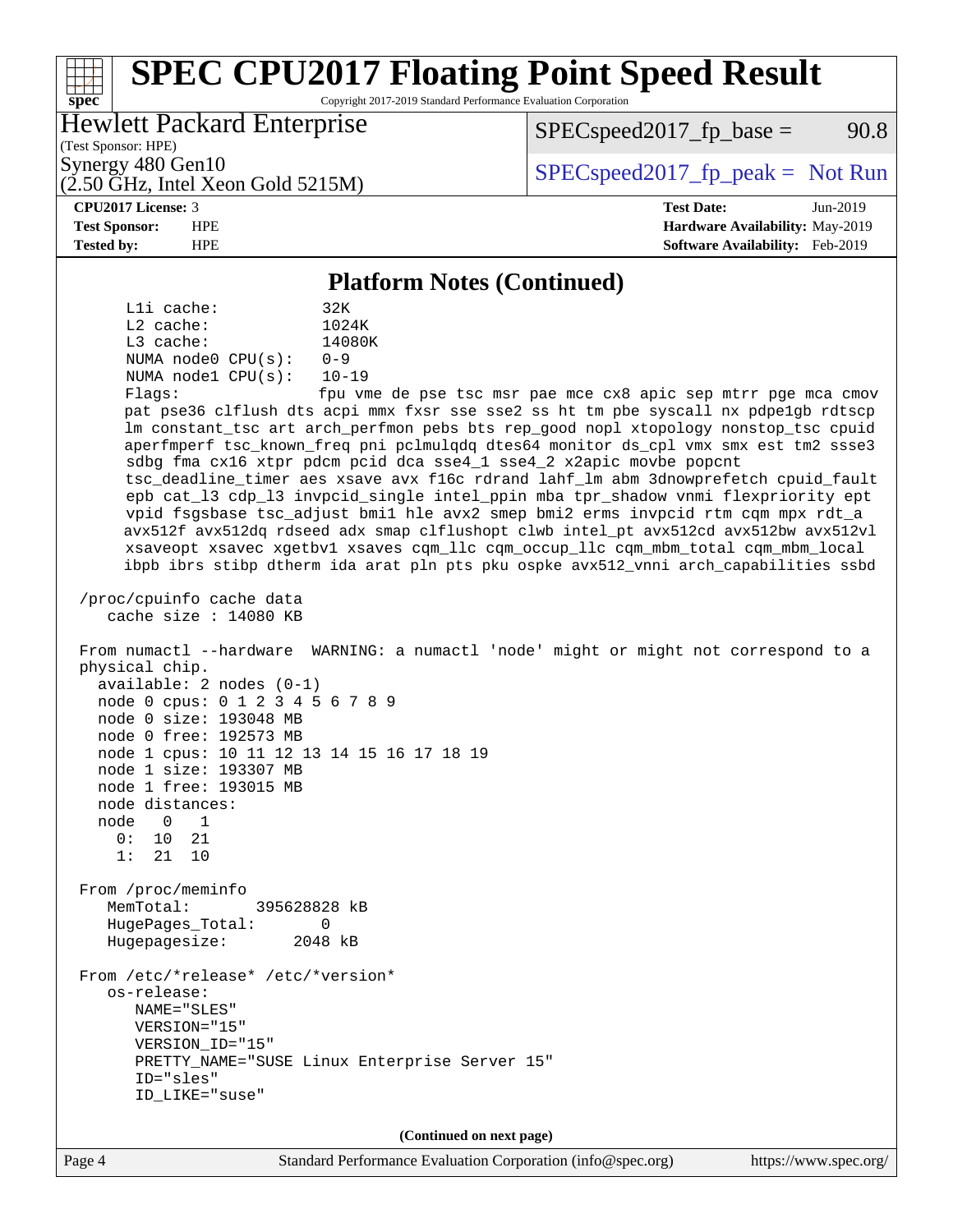#### **[spec](http://www.spec.org/) [SPEC CPU2017 Floating Point Speed Result](http://www.spec.org/auto/cpu2017/Docs/result-fields.html#SPECCPU2017FloatingPointSpeedResult)** Copyright 2017-2019 Standard Performance Evaluation Corporation (Test Sponsor: HPE) Hewlett Packard Enterprise (2.50 GHz, Intel Xeon Gold 5215M) Synergy 480 Gen10  $S^{per}$  [SPECspeed2017\\_fp\\_peak =](http://www.spec.org/auto/cpu2017/Docs/result-fields.html#SPECspeed2017fppeak) Not Run  $SPEC speed2017_fp\_base = 90.8$ **[CPU2017 License:](http://www.spec.org/auto/cpu2017/Docs/result-fields.html#CPU2017License)** 3 **[Test Date:](http://www.spec.org/auto/cpu2017/Docs/result-fields.html#TestDate)** Jun-2019 **[Test Sponsor:](http://www.spec.org/auto/cpu2017/Docs/result-fields.html#TestSponsor)** HPE **[Hardware Availability:](http://www.spec.org/auto/cpu2017/Docs/result-fields.html#HardwareAvailability)** May-2019 **[Tested by:](http://www.spec.org/auto/cpu2017/Docs/result-fields.html#Testedby)** HPE **[Software Availability:](http://www.spec.org/auto/cpu2017/Docs/result-fields.html#SoftwareAvailability)** Feb-2019 **[Platform Notes \(Continued\)](http://www.spec.org/auto/cpu2017/Docs/result-fields.html#PlatformNotes)** ANSI\_COLOR="0;32" CPE\_NAME="cpe:/o:suse:sles:15" uname -a: Linux sy480g10-2 4.12.14-23-default #1 SMP Tue May 29 21:04:44 UTC 2018 (cd0437b) x86\_64 x86\_64 x86\_64 GNU/Linux Kernel self-reported vulnerability status: CVE-2017-5754 (Meltdown): Not affected CVE-2017-5753 (Spectre variant 1): Mitigation: \_\_user pointer sanitization CVE-2017-5715 (Spectre variant 2): Mitigation: Indirect Branch Restricted Speculation, IBPB, IBRS\_FW run-level 3 Jun 26 17:56 SPEC is set to: /home/cpu2017\_u2 Filesystem Type Size Used Avail Use% Mounted on /dev/sdb2 btrfs 371G 93G 278G 25% /home Additional information from dmidecode follows. WARNING: Use caution when you interpret this section. The 'dmidecode' program reads system data which is "intended to allow hardware to be accurately determined", but the intent may not be met, as there are frequent changes to hardware, firmware, and the "DMTF SMBIOS" standard. BIOS HPE I42 05/22/2019 Memory: 24x UNKNOWN NOT AVAILABLE 16 GB 2 rank 2933, configured at 2666

(End of data from sysinfo program)

#### **[Compiler Version Notes](http://www.spec.org/auto/cpu2017/Docs/result-fields.html#CompilerVersionNotes)**

Page 5 Standard Performance Evaluation Corporation [\(info@spec.org\)](mailto:info@spec.org) <https://www.spec.org/> ============================================================================== CC 619.lbm\_s(base) 638.imagick\_s(base) 644.nab\_s(base) ------------------------------------------------------------------------------ Intel(R) C Intel(R) 64 Compiler for applications running on Intel(R)  $64$ , Version 19.0.2.187 Build 20190117 Copyright (C) 1985-2019 Intel Corporation. All rights reserved. ------------------------------------------------------------------------------ ============================================================================== FC 607.cactuBSSN\_s(base) ------------------------------------------------------------------------------ Intel(R) C++ Intel(R) 64 Compiler for applications running on Intel(R) 64, Version 19.0.2.187 Build 20190117 Copyright (C) 1985-2019 Intel Corporation. All rights reserved. **(Continued on next page)**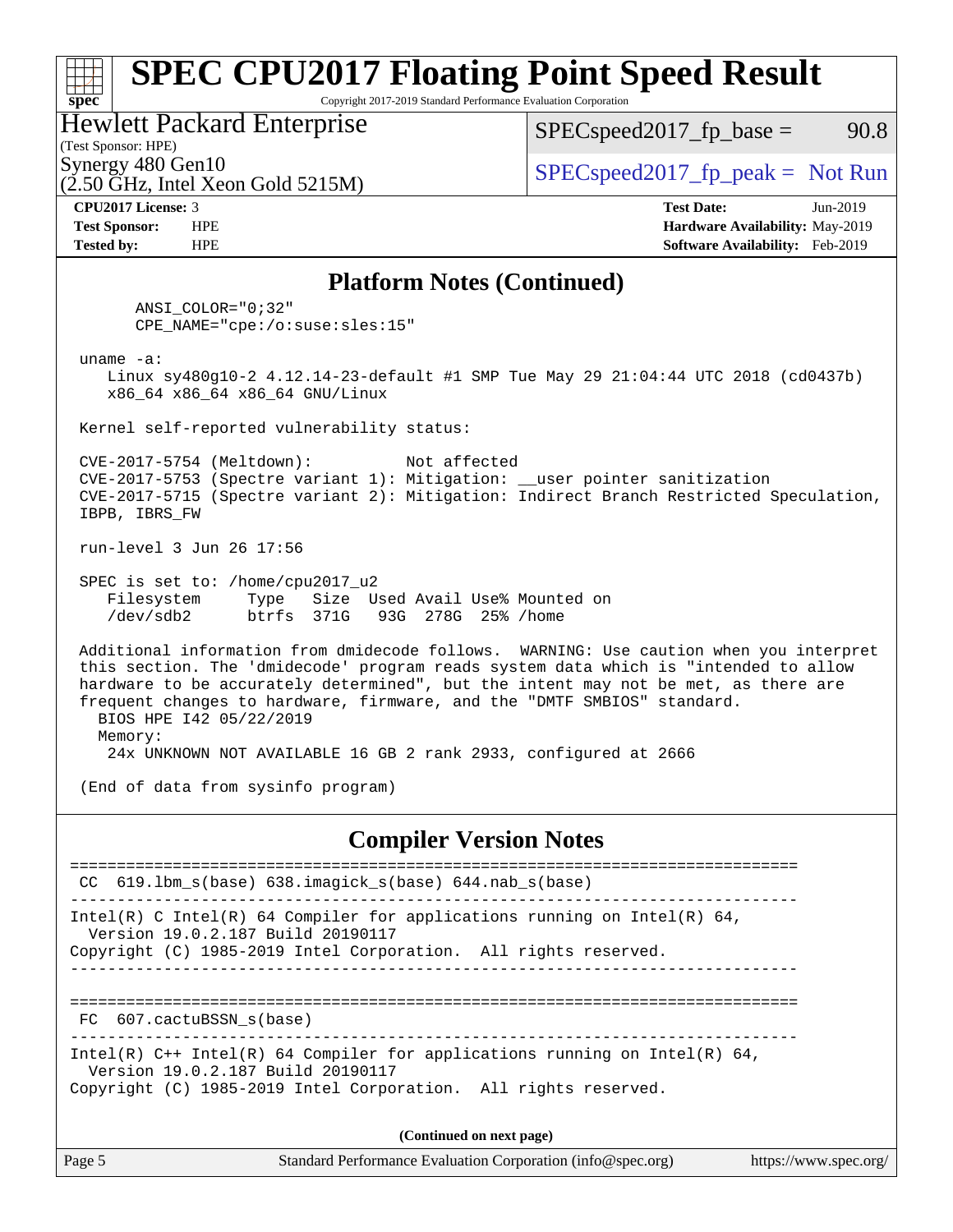# **[spec](http://www.spec.org/)**

# **[SPEC CPU2017 Floating Point Speed Result](http://www.spec.org/auto/cpu2017/Docs/result-fields.html#SPECCPU2017FloatingPointSpeedResult)**

Copyright 2017-2019 Standard Performance Evaluation Corporation

Hewlett Packard Enterprise

 $SPEC speed2017_fp\_base = 90.8$ 

(Test Sponsor: HPE)

(2.50 GHz, Intel Xeon Gold 5215M)

Synergy 480 Gen10<br>  $SPEC speed2017<sub>rfp</sub> peak = Not Run$ 

**[CPU2017 License:](http://www.spec.org/auto/cpu2017/Docs/result-fields.html#CPU2017License)** 3 **[Test Date:](http://www.spec.org/auto/cpu2017/Docs/result-fields.html#TestDate)** Jun-2019 **[Test Sponsor:](http://www.spec.org/auto/cpu2017/Docs/result-fields.html#TestSponsor)** HPE **[Hardware Availability:](http://www.spec.org/auto/cpu2017/Docs/result-fields.html#HardwareAvailability)** May-2019 **[Tested by:](http://www.spec.org/auto/cpu2017/Docs/result-fields.html#Testedby)** HPE **[Software Availability:](http://www.spec.org/auto/cpu2017/Docs/result-fields.html#SoftwareAvailability)** Feb-2019

#### **[Compiler Version Notes \(Continued\)](http://www.spec.org/auto/cpu2017/Docs/result-fields.html#CompilerVersionNotes)**

## **[Base Compiler Invocation](http://www.spec.org/auto/cpu2017/Docs/result-fields.html#BaseCompilerInvocation)**

[C benchmarks](http://www.spec.org/auto/cpu2017/Docs/result-fields.html#Cbenchmarks):  $\text{icc}$  -m64 -std=c11 [Fortran benchmarks](http://www.spec.org/auto/cpu2017/Docs/result-fields.html#Fortranbenchmarks): [ifort -m64](http://www.spec.org/cpu2017/results/res2019q3/cpu2017-20190709-16130.flags.html#user_FCbase_intel_ifort_64bit_24f2bb282fbaeffd6157abe4f878425411749daecae9a33200eee2bee2fe76f3b89351d69a8130dd5949958ce389cf37ff59a95e7a40d588e8d3a57e0c3fd751) [Benchmarks using both Fortran and C](http://www.spec.org/auto/cpu2017/Docs/result-fields.html#BenchmarksusingbothFortranandC): [ifort -m64](http://www.spec.org/cpu2017/results/res2019q3/cpu2017-20190709-16130.flags.html#user_CC_FCbase_intel_ifort_64bit_24f2bb282fbaeffd6157abe4f878425411749daecae9a33200eee2bee2fe76f3b89351d69a8130dd5949958ce389cf37ff59a95e7a40d588e8d3a57e0c3fd751) [icc -m64 -std=c11](http://www.spec.org/cpu2017/results/res2019q3/cpu2017-20190709-16130.flags.html#user_CC_FCbase_intel_icc_64bit_c11_33ee0cdaae7deeeab2a9725423ba97205ce30f63b9926c2519791662299b76a0318f32ddfffdc46587804de3178b4f9328c46fa7c2b0cd779d7a61945c91cd35) [Benchmarks using Fortran, C, and C++:](http://www.spec.org/auto/cpu2017/Docs/result-fields.html#BenchmarksusingFortranCandCXX) [icpc -m64](http://www.spec.org/cpu2017/results/res2019q3/cpu2017-20190709-16130.flags.html#user_CC_CXX_FCbase_intel_icpc_64bit_4ecb2543ae3f1412ef961e0650ca070fec7b7afdcd6ed48761b84423119d1bf6bdf5cad15b44d48e7256388bc77273b966e5eb805aefd121eb22e9299b2ec9d9) [icc -m64 -std=c11](http://www.spec.org/cpu2017/results/res2019q3/cpu2017-20190709-16130.flags.html#user_CC_CXX_FCbase_intel_icc_64bit_c11_33ee0cdaae7deeeab2a9725423ba97205ce30f63b9926c2519791662299b76a0318f32ddfffdc46587804de3178b4f9328c46fa7c2b0cd779d7a61945c91cd35) [ifort -m64](http://www.spec.org/cpu2017/results/res2019q3/cpu2017-20190709-16130.flags.html#user_CC_CXX_FCbase_intel_ifort_64bit_24f2bb282fbaeffd6157abe4f878425411749daecae9a33200eee2bee2fe76f3b89351d69a8130dd5949958ce389cf37ff59a95e7a40d588e8d3a57e0c3fd751)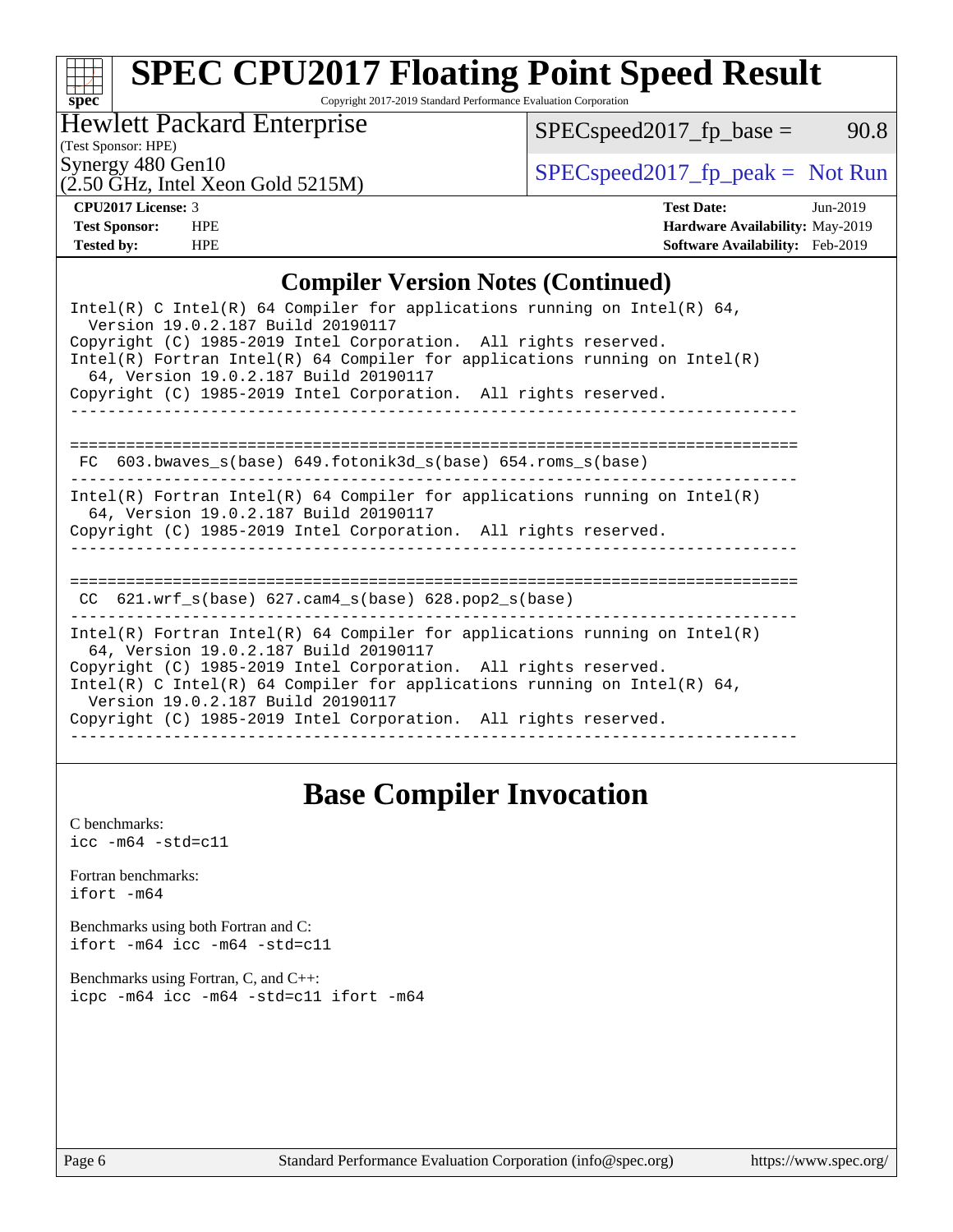# **[SPEC CPU2017 Floating Point Speed Result](http://www.spec.org/auto/cpu2017/Docs/result-fields.html#SPECCPU2017FloatingPointSpeedResult)**

Copyright 2017-2019 Standard Performance Evaluation Corporation

### Hewlett Packard Enterprise

 $SPEC speed2017<sub>fp</sub> base = 90.8$ 

(Test Sponsor: HPE)

**[spec](http://www.spec.org/)**

(2.50 GHz, Intel Xeon Gold 5215M)

Synergy 480 Gen10  $S^{per}$  [SPECspeed2017\\_fp\\_peak =](http://www.spec.org/auto/cpu2017/Docs/result-fields.html#SPECspeed2017fppeak) Not Run

**[CPU2017 License:](http://www.spec.org/auto/cpu2017/Docs/result-fields.html#CPU2017License)** 3 **[Test Date:](http://www.spec.org/auto/cpu2017/Docs/result-fields.html#TestDate)** Jun-2019 **[Test Sponsor:](http://www.spec.org/auto/cpu2017/Docs/result-fields.html#TestSponsor)** HPE **[Hardware Availability:](http://www.spec.org/auto/cpu2017/Docs/result-fields.html#HardwareAvailability)** May-2019 **[Tested by:](http://www.spec.org/auto/cpu2017/Docs/result-fields.html#Testedby)** HPE **[Software Availability:](http://www.spec.org/auto/cpu2017/Docs/result-fields.html#SoftwareAvailability)** Feb-2019

## **[Base Portability Flags](http://www.spec.org/auto/cpu2017/Docs/result-fields.html#BasePortabilityFlags)**

 603.bwaves\_s: [-DSPEC\\_LP64](http://www.spec.org/cpu2017/results/res2019q3/cpu2017-20190709-16130.flags.html#suite_basePORTABILITY603_bwaves_s_DSPEC_LP64) 607.cactuBSSN\_s: [-DSPEC\\_LP64](http://www.spec.org/cpu2017/results/res2019q3/cpu2017-20190709-16130.flags.html#suite_basePORTABILITY607_cactuBSSN_s_DSPEC_LP64) 619.lbm\_s: [-DSPEC\\_LP64](http://www.spec.org/cpu2017/results/res2019q3/cpu2017-20190709-16130.flags.html#suite_basePORTABILITY619_lbm_s_DSPEC_LP64) 621.wrf\_s: [-DSPEC\\_LP64](http://www.spec.org/cpu2017/results/res2019q3/cpu2017-20190709-16130.flags.html#suite_basePORTABILITY621_wrf_s_DSPEC_LP64) [-DSPEC\\_CASE\\_FLAG](http://www.spec.org/cpu2017/results/res2019q3/cpu2017-20190709-16130.flags.html#b621.wrf_s_baseCPORTABILITY_DSPEC_CASE_FLAG) [-convert big\\_endian](http://www.spec.org/cpu2017/results/res2019q3/cpu2017-20190709-16130.flags.html#user_baseFPORTABILITY621_wrf_s_convert_big_endian_c3194028bc08c63ac5d04de18c48ce6d347e4e562e8892b8bdbdc0214820426deb8554edfa529a3fb25a586e65a3d812c835984020483e7e73212c4d31a38223) 627.cam4\_s: [-DSPEC\\_LP64](http://www.spec.org/cpu2017/results/res2019q3/cpu2017-20190709-16130.flags.html#suite_basePORTABILITY627_cam4_s_DSPEC_LP64) [-DSPEC\\_CASE\\_FLAG](http://www.spec.org/cpu2017/results/res2019q3/cpu2017-20190709-16130.flags.html#b627.cam4_s_baseCPORTABILITY_DSPEC_CASE_FLAG) 628.pop2\_s: [-DSPEC\\_LP64](http://www.spec.org/cpu2017/results/res2019q3/cpu2017-20190709-16130.flags.html#suite_basePORTABILITY628_pop2_s_DSPEC_LP64) [-DSPEC\\_CASE\\_FLAG](http://www.spec.org/cpu2017/results/res2019q3/cpu2017-20190709-16130.flags.html#b628.pop2_s_baseCPORTABILITY_DSPEC_CASE_FLAG) [-convert big\\_endian](http://www.spec.org/cpu2017/results/res2019q3/cpu2017-20190709-16130.flags.html#user_baseFPORTABILITY628_pop2_s_convert_big_endian_c3194028bc08c63ac5d04de18c48ce6d347e4e562e8892b8bdbdc0214820426deb8554edfa529a3fb25a586e65a3d812c835984020483e7e73212c4d31a38223) [-assume byterecl](http://www.spec.org/cpu2017/results/res2019q3/cpu2017-20190709-16130.flags.html#user_baseFPORTABILITY628_pop2_s_assume_byterecl_7e47d18b9513cf18525430bbf0f2177aa9bf368bc7a059c09b2c06a34b53bd3447c950d3f8d6c70e3faf3a05c8557d66a5798b567902e8849adc142926523472) 638.imagick\_s: [-DSPEC\\_LP64](http://www.spec.org/cpu2017/results/res2019q3/cpu2017-20190709-16130.flags.html#suite_basePORTABILITY638_imagick_s_DSPEC_LP64) 644.nab\_s: [-DSPEC\\_LP64](http://www.spec.org/cpu2017/results/res2019q3/cpu2017-20190709-16130.flags.html#suite_basePORTABILITY644_nab_s_DSPEC_LP64) 649.fotonik3d\_s: [-DSPEC\\_LP64](http://www.spec.org/cpu2017/results/res2019q3/cpu2017-20190709-16130.flags.html#suite_basePORTABILITY649_fotonik3d_s_DSPEC_LP64) 654.roms\_s: [-DSPEC\\_LP64](http://www.spec.org/cpu2017/results/res2019q3/cpu2017-20190709-16130.flags.html#suite_basePORTABILITY654_roms_s_DSPEC_LP64)

## **[Base Optimization Flags](http://www.spec.org/auto/cpu2017/Docs/result-fields.html#BaseOptimizationFlags)**

#### [C benchmarks](http://www.spec.org/auto/cpu2017/Docs/result-fields.html#Cbenchmarks):

[-xCORE-AVX512](http://www.spec.org/cpu2017/results/res2019q3/cpu2017-20190709-16130.flags.html#user_CCbase_f-xCORE-AVX512) [-ipo](http://www.spec.org/cpu2017/results/res2019q3/cpu2017-20190709-16130.flags.html#user_CCbase_f-ipo) [-O3](http://www.spec.org/cpu2017/results/res2019q3/cpu2017-20190709-16130.flags.html#user_CCbase_f-O3) [-no-prec-div](http://www.spec.org/cpu2017/results/res2019q3/cpu2017-20190709-16130.flags.html#user_CCbase_f-no-prec-div) [-qopt-prefetch](http://www.spec.org/cpu2017/results/res2019q3/cpu2017-20190709-16130.flags.html#user_CCbase_f-qopt-prefetch)

[-ffinite-math-only](http://www.spec.org/cpu2017/results/res2019q3/cpu2017-20190709-16130.flags.html#user_CCbase_f_finite_math_only_cb91587bd2077682c4b38af759c288ed7c732db004271a9512da14a4f8007909a5f1427ecbf1a0fb78ff2a814402c6114ac565ca162485bbcae155b5e4258871) [-qopt-mem-layout-trans=4](http://www.spec.org/cpu2017/results/res2019q3/cpu2017-20190709-16130.flags.html#user_CCbase_f-qopt-mem-layout-trans_fa39e755916c150a61361b7846f310bcdf6f04e385ef281cadf3647acec3f0ae266d1a1d22d972a7087a248fd4e6ca390a3634700869573d231a252c784941a8) [-qopenmp](http://www.spec.org/cpu2017/results/res2019q3/cpu2017-20190709-16130.flags.html#user_CCbase_qopenmp_16be0c44f24f464004c6784a7acb94aca937f053568ce72f94b139a11c7c168634a55f6653758ddd83bcf7b8463e8028bb0b48b77bcddc6b78d5d95bb1df2967) [-DSPEC\\_OPENMP](http://www.spec.org/cpu2017/results/res2019q3/cpu2017-20190709-16130.flags.html#suite_CCbase_DSPEC_OPENMP) [-qopt-prefetch-issue-excl-hint](http://www.spec.org/cpu2017/results/res2019q3/cpu2017-20190709-16130.flags.html#user_CCbase_f-qopt-prefetch-issue-excl-hint) [-ansi-alias](http://www.spec.org/cpu2017/results/res2019q3/cpu2017-20190709-16130.flags.html#user_CCbase_f-ansi-alias) [-complex-limited-range](http://www.spec.org/cpu2017/results/res2019q3/cpu2017-20190709-16130.flags.html#user_CCbase_f-complex-limited-range)

#### [Fortran benchmarks](http://www.spec.org/auto/cpu2017/Docs/result-fields.html#Fortranbenchmarks):

[-DSPEC\\_OPENMP](http://www.spec.org/cpu2017/results/res2019q3/cpu2017-20190709-16130.flags.html#suite_FCbase_DSPEC_OPENMP) [-xCORE-AVX512](http://www.spec.org/cpu2017/results/res2019q3/cpu2017-20190709-16130.flags.html#user_FCbase_f-xCORE-AVX512) [-ipo](http://www.spec.org/cpu2017/results/res2019q3/cpu2017-20190709-16130.flags.html#user_FCbase_f-ipo) [-O3](http://www.spec.org/cpu2017/results/res2019q3/cpu2017-20190709-16130.flags.html#user_FCbase_f-O3) [-no-prec-div](http://www.spec.org/cpu2017/results/res2019q3/cpu2017-20190709-16130.flags.html#user_FCbase_f-no-prec-div) [-qopt-prefetch](http://www.spec.org/cpu2017/results/res2019q3/cpu2017-20190709-16130.flags.html#user_FCbase_f-qopt-prefetch) [-ffinite-math-only](http://www.spec.org/cpu2017/results/res2019q3/cpu2017-20190709-16130.flags.html#user_FCbase_f_finite_math_only_cb91587bd2077682c4b38af759c288ed7c732db004271a9512da14a4f8007909a5f1427ecbf1a0fb78ff2a814402c6114ac565ca162485bbcae155b5e4258871) [-qopt-mem-layout-trans=4](http://www.spec.org/cpu2017/results/res2019q3/cpu2017-20190709-16130.flags.html#user_FCbase_f-qopt-mem-layout-trans_fa39e755916c150a61361b7846f310bcdf6f04e385ef281cadf3647acec3f0ae266d1a1d22d972a7087a248fd4e6ca390a3634700869573d231a252c784941a8) [-qopenmp](http://www.spec.org/cpu2017/results/res2019q3/cpu2017-20190709-16130.flags.html#user_FCbase_qopenmp_16be0c44f24f464004c6784a7acb94aca937f053568ce72f94b139a11c7c168634a55f6653758ddd83bcf7b8463e8028bb0b48b77bcddc6b78d5d95bb1df2967) [-qopt-prefetch-issue-excl-hint](http://www.spec.org/cpu2017/results/res2019q3/cpu2017-20190709-16130.flags.html#user_FCbase_f-qopt-prefetch-issue-excl-hint) [-ansi-alias](http://www.spec.org/cpu2017/results/res2019q3/cpu2017-20190709-16130.flags.html#user_FCbase_f-ansi-alias) [-complex-limited-range](http://www.spec.org/cpu2017/results/res2019q3/cpu2017-20190709-16130.flags.html#user_FCbase_f-complex-limited-range) [-nostandard-realloc-lhs](http://www.spec.org/cpu2017/results/res2019q3/cpu2017-20190709-16130.flags.html#user_FCbase_f_2003_std_realloc_82b4557e90729c0f113870c07e44d33d6f5a304b4f63d4c15d2d0f1fab99f5daaed73bdb9275d9ae411527f28b936061aa8b9c8f2d63842963b95c9dd6426b8a)

[Benchmarks using both Fortran and C](http://www.spec.org/auto/cpu2017/Docs/result-fields.html#BenchmarksusingbothFortranandC):

[-xCORE-AVX512](http://www.spec.org/cpu2017/results/res2019q3/cpu2017-20190709-16130.flags.html#user_CC_FCbase_f-xCORE-AVX512) [-ipo](http://www.spec.org/cpu2017/results/res2019q3/cpu2017-20190709-16130.flags.html#user_CC_FCbase_f-ipo) [-O3](http://www.spec.org/cpu2017/results/res2019q3/cpu2017-20190709-16130.flags.html#user_CC_FCbase_f-O3) [-no-prec-div](http://www.spec.org/cpu2017/results/res2019q3/cpu2017-20190709-16130.flags.html#user_CC_FCbase_f-no-prec-div) [-qopt-prefetch](http://www.spec.org/cpu2017/results/res2019q3/cpu2017-20190709-16130.flags.html#user_CC_FCbase_f-qopt-prefetch) [-ffinite-math-only](http://www.spec.org/cpu2017/results/res2019q3/cpu2017-20190709-16130.flags.html#user_CC_FCbase_f_finite_math_only_cb91587bd2077682c4b38af759c288ed7c732db004271a9512da14a4f8007909a5f1427ecbf1a0fb78ff2a814402c6114ac565ca162485bbcae155b5e4258871) [-qopt-mem-layout-trans=4](http://www.spec.org/cpu2017/results/res2019q3/cpu2017-20190709-16130.flags.html#user_CC_FCbase_f-qopt-mem-layout-trans_fa39e755916c150a61361b7846f310bcdf6f04e385ef281cadf3647acec3f0ae266d1a1d22d972a7087a248fd4e6ca390a3634700869573d231a252c784941a8) [-qopenmp](http://www.spec.org/cpu2017/results/res2019q3/cpu2017-20190709-16130.flags.html#user_CC_FCbase_qopenmp_16be0c44f24f464004c6784a7acb94aca937f053568ce72f94b139a11c7c168634a55f6653758ddd83bcf7b8463e8028bb0b48b77bcddc6b78d5d95bb1df2967) [-DSPEC\\_OPENMP](http://www.spec.org/cpu2017/results/res2019q3/cpu2017-20190709-16130.flags.html#suite_CC_FCbase_DSPEC_OPENMP) [-qopt-prefetch-issue-excl-hint](http://www.spec.org/cpu2017/results/res2019q3/cpu2017-20190709-16130.flags.html#user_CC_FCbase_f-qopt-prefetch-issue-excl-hint) [-ansi-alias](http://www.spec.org/cpu2017/results/res2019q3/cpu2017-20190709-16130.flags.html#user_CC_FCbase_f-ansi-alias) [-complex-limited-range](http://www.spec.org/cpu2017/results/res2019q3/cpu2017-20190709-16130.flags.html#user_CC_FCbase_f-complex-limited-range) [-nostandard-realloc-lhs](http://www.spec.org/cpu2017/results/res2019q3/cpu2017-20190709-16130.flags.html#user_CC_FCbase_f_2003_std_realloc_82b4557e90729c0f113870c07e44d33d6f5a304b4f63d4c15d2d0f1fab99f5daaed73bdb9275d9ae411527f28b936061aa8b9c8f2d63842963b95c9dd6426b8a)

[Benchmarks using Fortran, C, and C++:](http://www.spec.org/auto/cpu2017/Docs/result-fields.html#BenchmarksusingFortranCandCXX)

[-xCORE-AVX512](http://www.spec.org/cpu2017/results/res2019q3/cpu2017-20190709-16130.flags.html#user_CC_CXX_FCbase_f-xCORE-AVX512) [-ipo](http://www.spec.org/cpu2017/results/res2019q3/cpu2017-20190709-16130.flags.html#user_CC_CXX_FCbase_f-ipo) [-O3](http://www.spec.org/cpu2017/results/res2019q3/cpu2017-20190709-16130.flags.html#user_CC_CXX_FCbase_f-O3) [-no-prec-div](http://www.spec.org/cpu2017/results/res2019q3/cpu2017-20190709-16130.flags.html#user_CC_CXX_FCbase_f-no-prec-div) [-qopt-prefetch](http://www.spec.org/cpu2017/results/res2019q3/cpu2017-20190709-16130.flags.html#user_CC_CXX_FCbase_f-qopt-prefetch) [-ffinite-math-only](http://www.spec.org/cpu2017/results/res2019q3/cpu2017-20190709-16130.flags.html#user_CC_CXX_FCbase_f_finite_math_only_cb91587bd2077682c4b38af759c288ed7c732db004271a9512da14a4f8007909a5f1427ecbf1a0fb78ff2a814402c6114ac565ca162485bbcae155b5e4258871) [-qopt-mem-layout-trans=4](http://www.spec.org/cpu2017/results/res2019q3/cpu2017-20190709-16130.flags.html#user_CC_CXX_FCbase_f-qopt-mem-layout-trans_fa39e755916c150a61361b7846f310bcdf6f04e385ef281cadf3647acec3f0ae266d1a1d22d972a7087a248fd4e6ca390a3634700869573d231a252c784941a8) [-qopenmp](http://www.spec.org/cpu2017/results/res2019q3/cpu2017-20190709-16130.flags.html#user_CC_CXX_FCbase_qopenmp_16be0c44f24f464004c6784a7acb94aca937f053568ce72f94b139a11c7c168634a55f6653758ddd83bcf7b8463e8028bb0b48b77bcddc6b78d5d95bb1df2967) [-DSPEC\\_OPENMP](http://www.spec.org/cpu2017/results/res2019q3/cpu2017-20190709-16130.flags.html#suite_CC_CXX_FCbase_DSPEC_OPENMP) [-qopt-prefetch-issue-excl-hint](http://www.spec.org/cpu2017/results/res2019q3/cpu2017-20190709-16130.flags.html#user_CC_CXX_FCbase_f-qopt-prefetch-issue-excl-hint) [-ansi-alias](http://www.spec.org/cpu2017/results/res2019q3/cpu2017-20190709-16130.flags.html#user_CC_CXX_FCbase_f-ansi-alias) [-complex-limited-range](http://www.spec.org/cpu2017/results/res2019q3/cpu2017-20190709-16130.flags.html#user_CC_CXX_FCbase_f-complex-limited-range) [-nostandard-realloc-lhs](http://www.spec.org/cpu2017/results/res2019q3/cpu2017-20190709-16130.flags.html#user_CC_CXX_FCbase_f_2003_std_realloc_82b4557e90729c0f113870c07e44d33d6f5a304b4f63d4c15d2d0f1fab99f5daaed73bdb9275d9ae411527f28b936061aa8b9c8f2d63842963b95c9dd6426b8a)

The flags files that were used to format this result can be browsed at <http://www.spec.org/cpu2017/flags/HPE-ic19.0u1-flags-linux64.html> <http://www.spec.org/cpu2017/flags/HPE-Platform-Flags-Intel-V1.2-CLX-revB.html>